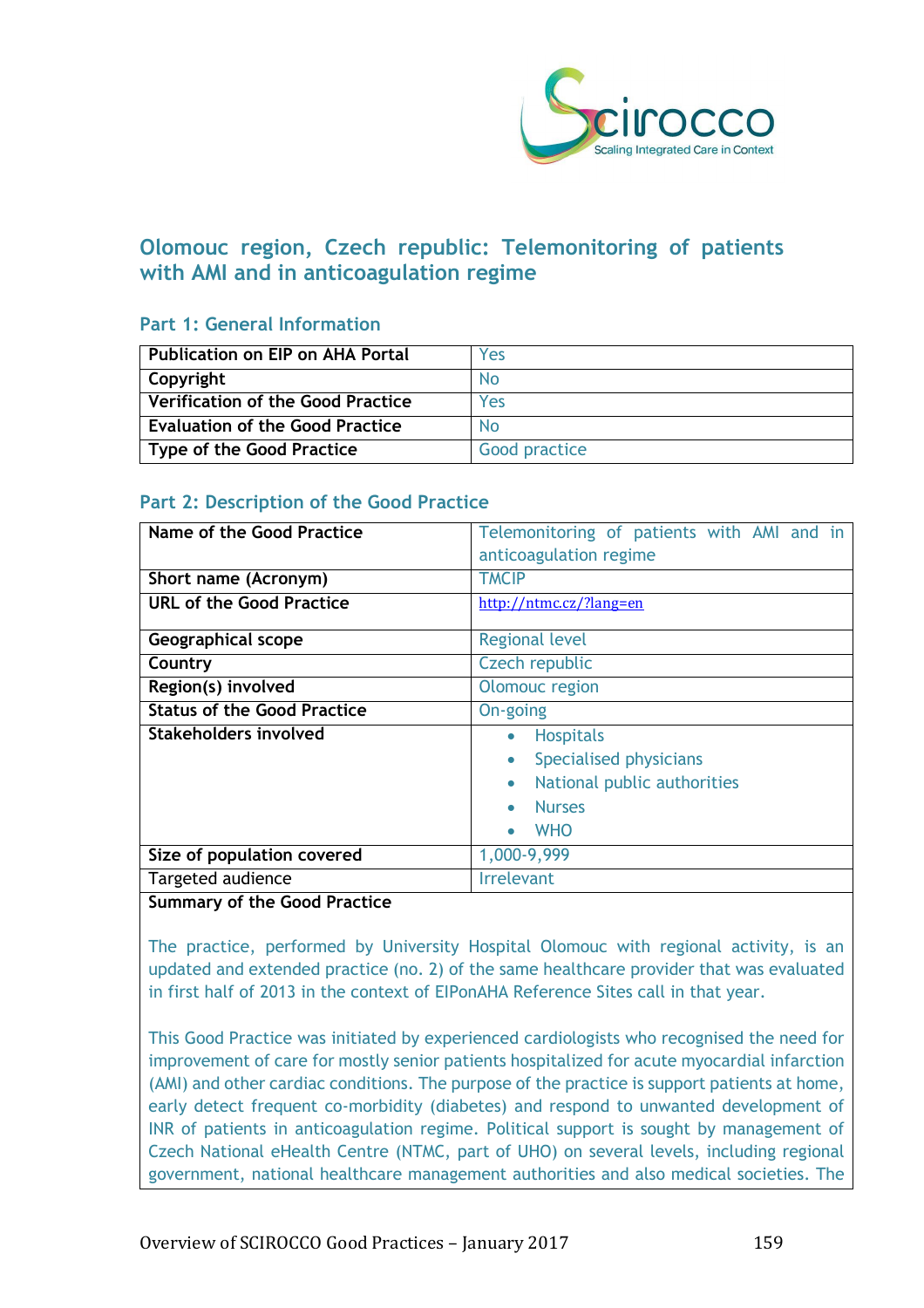

practice reflects regional conditions that are characterized by low usage of ICT in healthcare in the CR and lack of reimbursement and other pre-requisites that would otherwise allow smoother operation of such services. The practice then must have been economically optimized. Experience from participation in relevant EU projects (CIP, such us United4Health) is capitalized in the updated practice. The practice in case of diabetes detection consists of telemonitoring with clinical protocol that is in line with the protocol used in a large EU project Unite4Health that focused on assessing the impact of innovative healthcare services in real conditions in 14 regions of Europe. The practice adapted this generic protocol for the target group of patients after AMI and for the regional conditions.

Until the service was introduced, there has not been method that would enable to collect relevant information about critical parameters development co-morbidities and precisely control development of patient  $\Xi$ s INR at home.

The practice requires only minimum organisational changes in the hospital; its essential parts are under control of clinical staff (cardiologists, diabetologists and nurses) who make use of data (glucose level or INR, as appropriate) received from patients at home. The ICT (telehealth) system used for the practice has also several features that enable bidirectional communication between the medical personnel and patient; including distant ordering of medicaments, which party fills the gap of non-existent e-prescription service in the country. The system also provides basic functions for patient empowerment as measured data are available to patients and bidirectional communication is possible.

The same system is also used for other telehealth-based practices in UHO. Its further features increase technical reliability of distant communication between patient  $\sigma s$ smartphone (gateway) and healthcare personnel with access to telehealth portal.

Central system (portal) is tailor-made for UHO and allows besides of automatic collection of measured data from devices (glucometers, prothrombin time - INR) also controlled manual entering of data by the patients and their processing and presentation to healthcare personnel as needed for amended care protocols.

There is clear relationship between initial co-morbidity detection in population - screening, followed by specific individualized therapy and management of the target group of ill in higher age and therefore the practice has positive impact to health conditions of targeted population.

It is also expected that morbidity, mortality, and quality of life of the targeted patients with observed diagnoses will be improved. Inputs in international medical (cardiology) societies will also further improve position and prestige of EU medical expertise. As the issue of sustainability of the service is essential, the Good Practice management systematically negotiate with medical societies and national healthcare authorities to achieve reimbursement on national level and to upgrade standardized treatment protocols.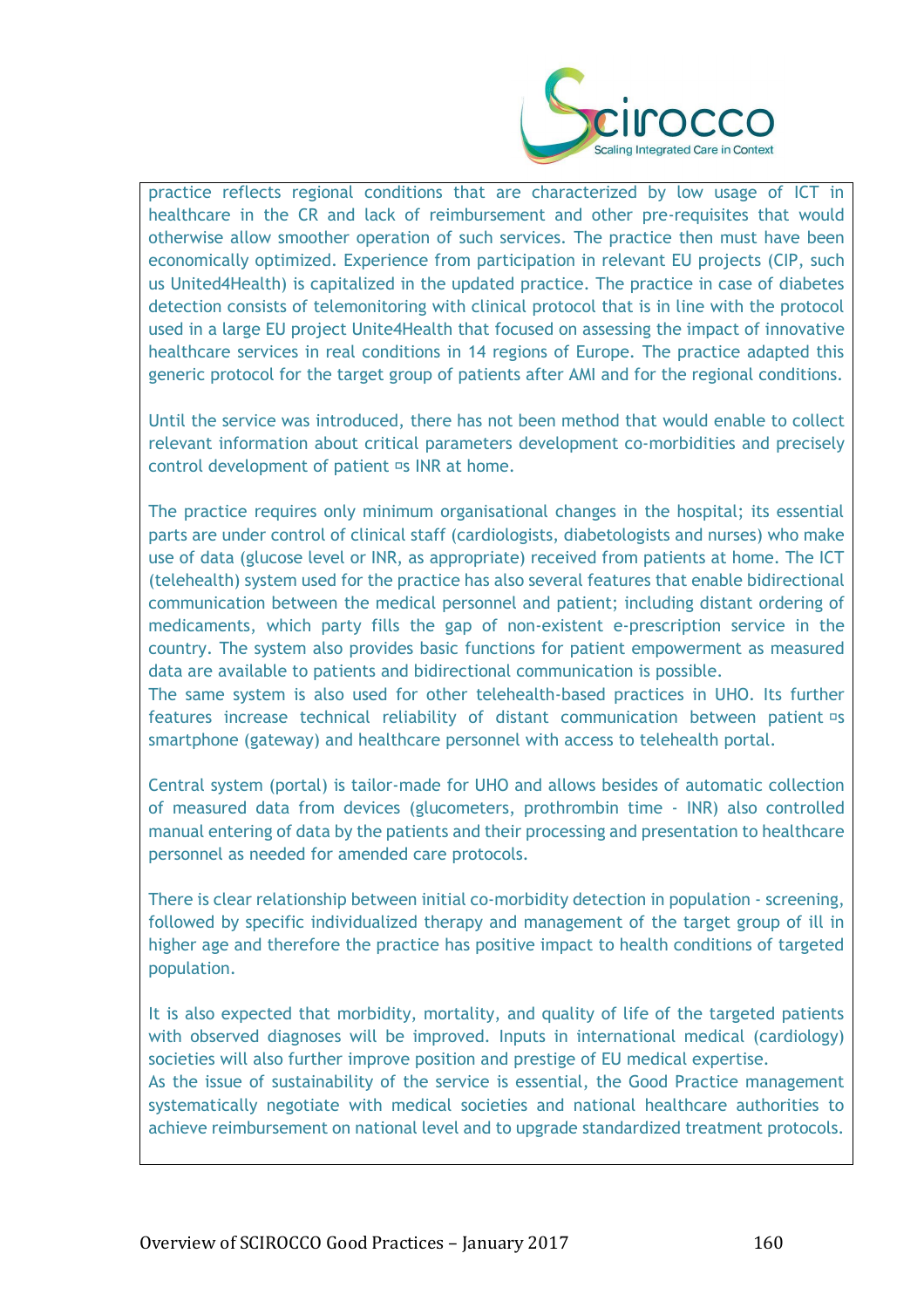

New jobs were created; work force is needed mostly for technical and management oriented tasks. The practice demonstrated increase of the quality of care and satisfaction of patients (esp. INR intervention).

Essential elements of the practice are subject of scaling up in the Region in 2016, where other healthcare providers plan making use of the telehealth system and assume the protocol design for diabetics. The practice can be transferred to other regions in the CR or abroad.

**Key words:** AMI, diabetes, cardiac, INR, telemonitoring

# **Good practice being part of the larger programme**

Yes.

This practice is targeted to improve care of cardiac patients in the Region. This service is one of the 2 original practices employing ICT in distant communication between medical staff and patients with chronic diseases in University hospital Olomouc. An extended set of practices is under development as part of hospital program in 2016. A common ICT system is to be used for a number practices comprising several chronic diseases (currently in mid 2016 it is planned to cover more services for than 5 departments in the hospital). The practices reflect current status of eHealth in the CR (mostly underdeveloped) and concentrate on benefits in medical domain.

**Challenges / problems addressed by the good practice**

Training of medical personnel, preparation of the infrastructure, such as the ICT system and its features reflecting needs, pathways for patients including education, methodology for stratification of patients (selection for the service), financing – investment and operation, strategy for negotiation of sustainability (ongoing with stakeholders in the CR in 2016). There is technologic challenge in case of INR intervention as there is lack of Bluetooth enabled devices on the market, which does not allow eliminating fully human entering the measured data. Acceptance of the INR intervention by both the medical personnel and patients is generally very positive, while in case of diabetes intervention it is more complex task and its success is also influenced by relatively high level of care of diabetics by specialists in the CR.

**Importance of the challenges / problems before starting to implement good practice**

In case of diabetes detection, the challenges resulting from scope of work of relevant personnel, as well as technology (glucometers) issues were quite important and have lead to modifications of the practice. In case of INR, the prevailing issue is cost of strips for blood drops that should be resolved (normally, strips are not reimbursed to the patients in the CR).

Providing support by medical personnel in INR intervention increases their work load (even during off-work time periods).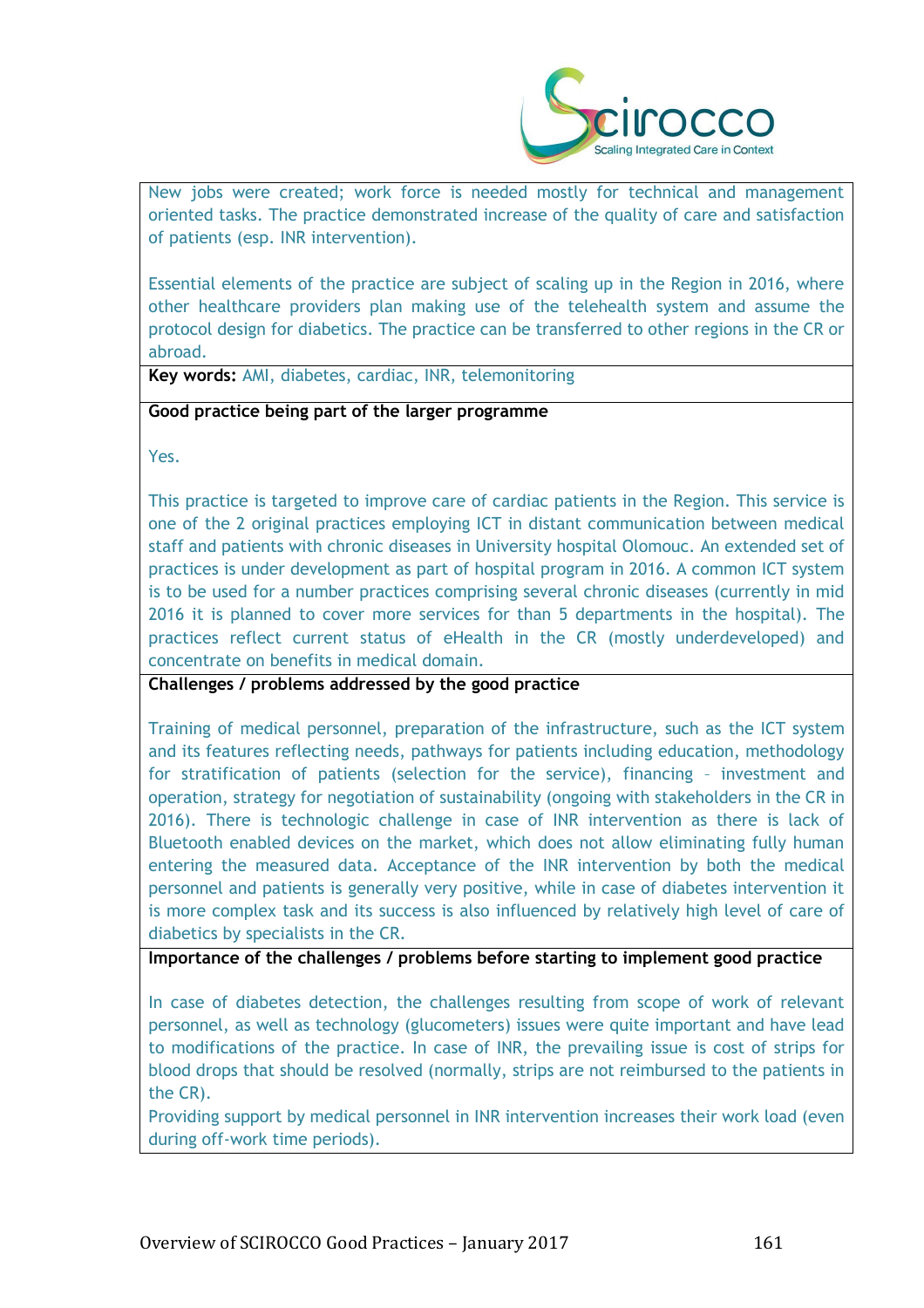

# **Environment before the good practice was implemented**

Classical clinical care, not always systematically focusing on early diabetes detection and development after AMI. Uncontrolled INR values in period between hospital visits were source of various health status issues.

**Key innovative elements of the good practice and how the good practice improved situation compared to previous practice**

Early detection of diabetes; precise control of INR in cardiac patients results in reduction of occurrence severe stages of co- morbidities and enable to stabilise patients  $\square$  status. Improved care, less visit to hospital. The interventions have elements and therefore medical protocols are not compromised. Patients stay in the services for period of time as necessary (depends on the intervention and conditions) and then the equipment can be transferred to another patient.

# **Part 3: Transferability of the Good Practice**

|                                                                                 |  |  | <b>Cost-effectiveness of the good   Higher costs, improved outcomes</b> |
|---------------------------------------------------------------------------------|--|--|-------------------------------------------------------------------------|
| practice (including all kind of costs                                           |  |  |                                                                         |
| and outcomes such as better health,                                             |  |  |                                                                         |
| quality of life or other resources)                                             |  |  |                                                                         |
| Resources required for the deployment of the good practice (personnel equipment |  |  |                                                                         |

**Resources required for the deployment of the good practice (personnel, equipment, facilities, ICT and other resources required.**

Personnel: nurses + cardiologists (training), 1 telehealth engineer, office room for dedicated ICT system and education of patients, HW and application SW (small server – in cloud), Bluetooth enabled smartphones with SW, devices (glucometer, INR meter) and consumables, telecommunications (2G, 3G mobile). Negotiations of the practice with the aim to achieve the service sustainability take long time and require adequate skill.

| <b>Total budget of the Good Practice</b> | $\epsilon$ 10.000 -€ 99,999                    |
|------------------------------------------|------------------------------------------------|
| Source of funding                        | <b>Other (European &amp; national funding)</b> |

**The main actions that have to be done to deploy the Good Practice**

Initial training of medical staff, defining professional roles in the practice in the hospital, modification of clinical protocols and workflow, putting the ICT system in operation.

**Issues during the implementation of the Good Practice**

Ensuring financial resources for the service after project resources were exhausted. Some patients need more intensive education. The technical feature of the telehealth system enabling distant configuration of patient <sup>II</sup>s smartphones saves significant effort, resources and time to the support.

Not all patients can enrol, mostly due to their cognitive impairments.

**Additional resources required to scale up Good Practice**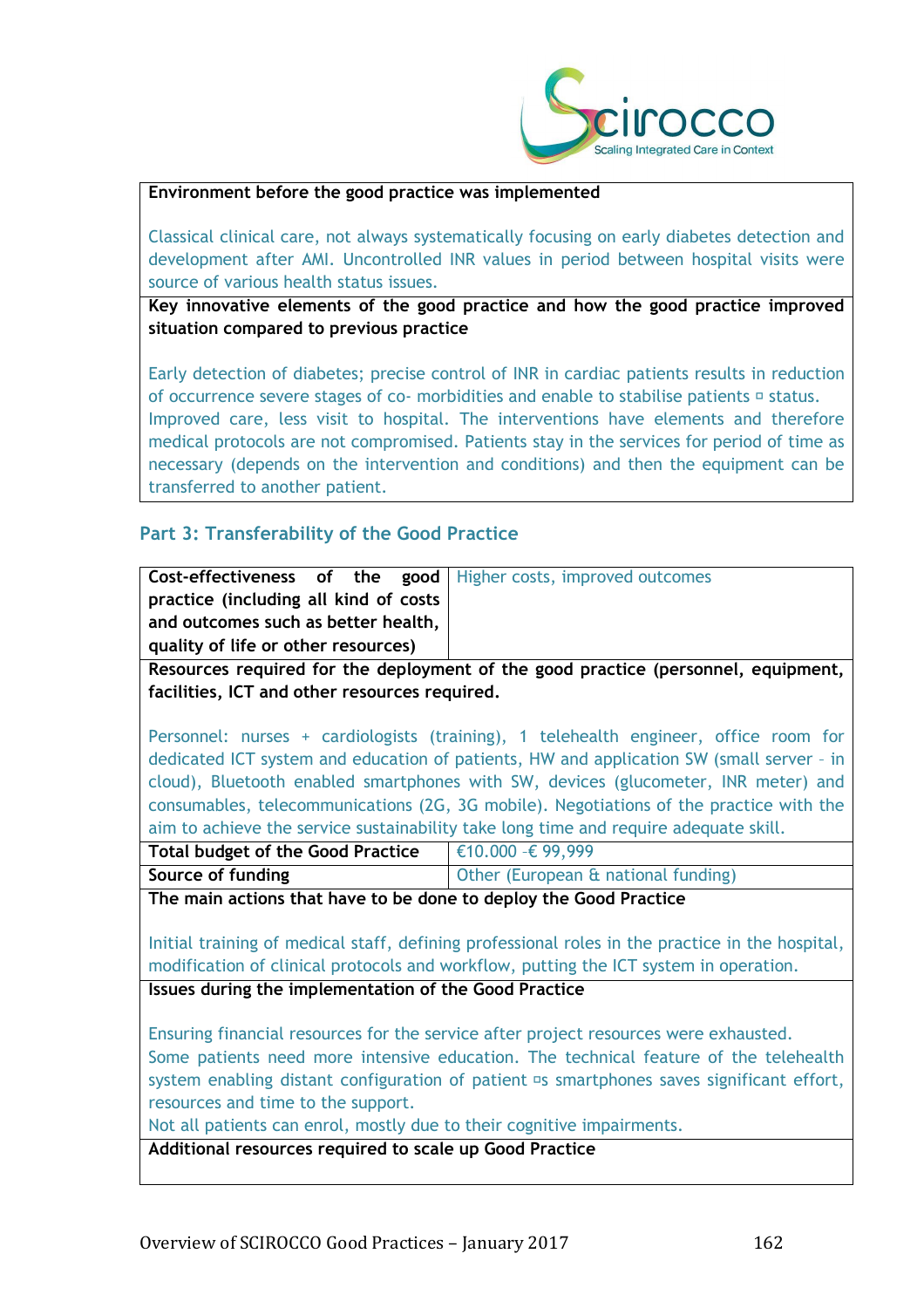

#### No.

#### **Basis to support sustainability of the Good Practice**

Financial resources and functional HW, SW. **Evidence to observe the Good Practice**

A visit to an implementation site.

# **Part 4: Viability assessment of the Good Practice**

# **Time needed to deploy the Good Practice**

Less than a year.

**Investment per citizens / patient / client in terms of financial resources**

Between €1.000 – €5.000 EUR per targeted citizen / patient.

Cost of equipment of the patient, share on the cost of the system and its operation, telecommunications.

**Evidence behind the Good Practice**

No knowledge about evidence. No evaluation or documentation of effect has been carried out.

Evidence behind the practice was part of results of our deployment site in Unite4Health project. Clinical evidence is based on analysis of evidence provided by based medicine resources (were also bases of Unite4Health project). Evaluation of the practice was completed by methodology MAST – Model for Assessment of Telemedicine.

### **Maturity of the Good Practice**

There is evidence that the practice is economically viable and brings benefits to the target group. Further research and development is needed in order to achieve market impact and for the practice to become routine use.

The practice is beneficial to patients, the hospital and even the healthcare system. However, its economic viability is still subject of negotiation (status August 2016) with appropriate authorities. The negotiations are on-going on several levels including Ministry of Health of the CR.

**Estimated time of impact of the Good Practice**

Long term and sustainable impact - e.g. a long time after the pilot project ended and routine day-to-day operation began.

# **Impact observed**